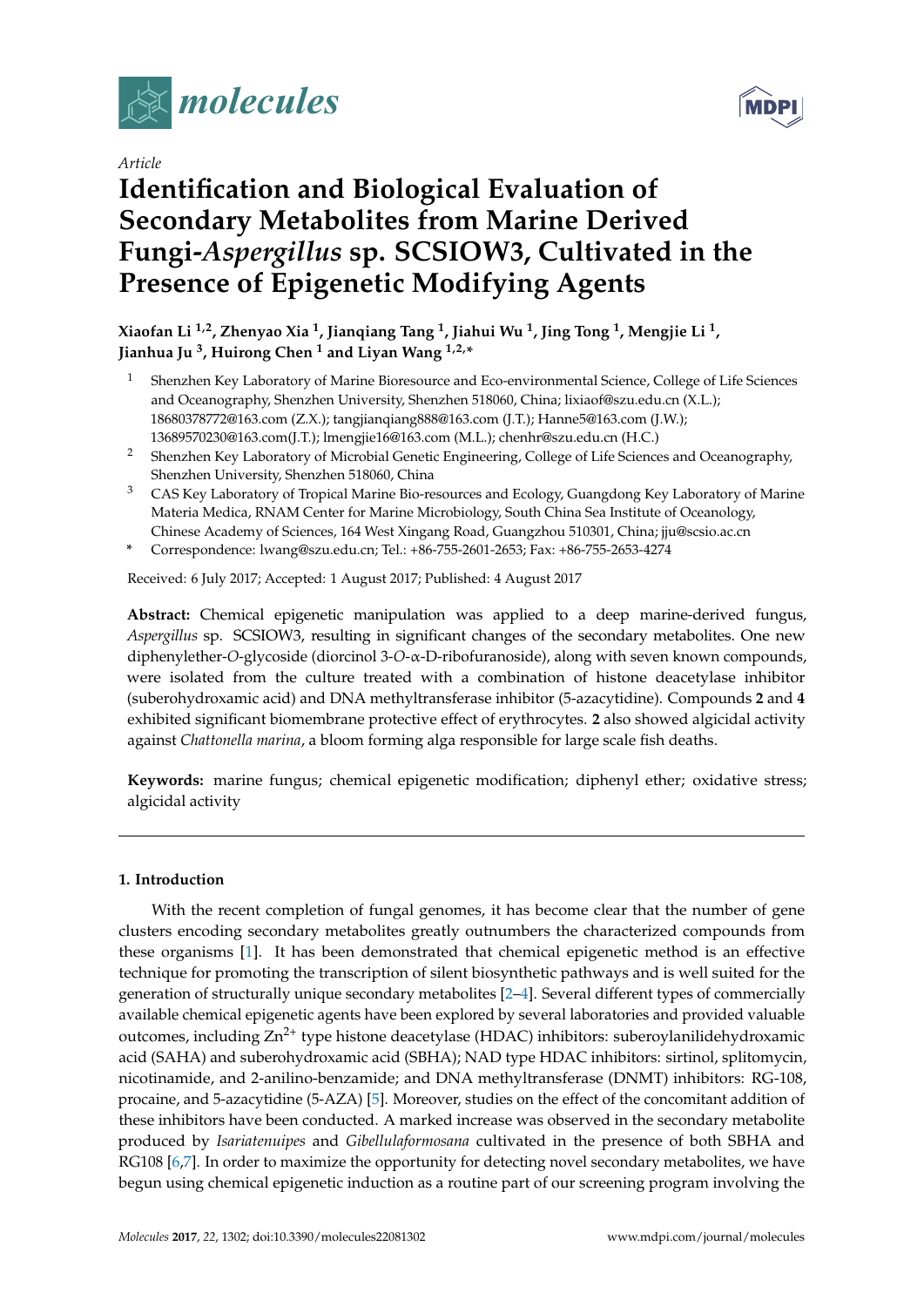exploration of marine derived fungi. Previously, we successfully obtained four new eremophilane-type sesquiterpenes from a deep marine derived fungi, Aspergillus sp. SCSIOW2, in the presence of a combination of SBHA and 5-AZA [\[8\]](#page-7-6).

In this study, we applied a test bed of 72 marine derived fungi (strain numbers and properties In this study, we applied a test bed of 72 marine derived fungi (strain numbers and properties shown in Table S1, Supporting Information) to assess changes in their biosynthetic products induced by shown in Table S1, Supporting Information) to assess changes in their biosynthetic products induced adding a combination of 1 mM SBHA and 1 mM 5-AZA. The crude ethyl acetate extracts (from broths + or − SBHA and 5-AZA) were profiled by analytical RP C18 high pressure liquid chromatography (HPLC) and thin layer chromatography (TLC) to observe differences between the matched pairs. One member of this set, *Aspergillus* sp. SCSIOW3, showed noteworthy changes in the accumulation of some new peaks in HPLC (3, 5 and 8 were new emerging peaks; the amount of 6 was increased, 7 was decreased, and 1, 2 and 4 were not significantly changed. Figure [1A](#page-1-0)) and was chosen for further study. Therefore, the EtOAc extract of this culture was scaled-up and separated by using column chromatography and semi-preparative HPLC, resulting in the isolation of one new compound, diorcinol 3-O-a-D-ribofuranoside (1), along with seven known compounds, diorcinal (2), 3,3'-dihydroxy-5,5'-dimethyldibenzofuran (3), cordyol (4), gibellulin B (5), cyclo-(L-Trp-L-Phe) (6), sydonic acid (**7**), and sydowic acid (**8**) (Figure [1B](#page-1-0)). sydonic acid (**7**), and sydowic acid (**8**) (Figure 1B).

<span id="page-1-0"></span>

**Figure 1.** The secondary metabolite profile of *Aspergillus* sp. SCSIOW3 upon treatment with SBHA **Figure 1.** The secondary metabolite profile of *Aspergillus* sp. SCSIOW3 upon treatment with SBHA and and 5-Aza. (**A**) HPLC-UV chromatogram at 254 nm of EtOAc extracts of untreated (**a**) and SBHA 1 5-Aza. (**A**) HPLC-UV chromatogram at 254 nm of EtOAc extracts of untreated (**a**) and SBHA 1 mM + 5-Aza 1 mM treated (**b**) fermentation broth; (**B**) Structures of the identified substances  $1$ –8.

# **2. Results and Discussion 2. Results and Discussion**

Compound **1** was isolated as a colorless viscous oil. A molecular ion was measured at Compound **1** was isolated as a colorless viscous oil. A molecular ion was measured at 363.1443  $[M+H]^+$  (calcd. for C<sub>19</sub>H<sub>23</sub>O<sub>7</sub>, 363.1444), indicating a molecular formula of C<sub>19</sub>H<sub>22</sub>O<sub>7</sub> with 9 degrees of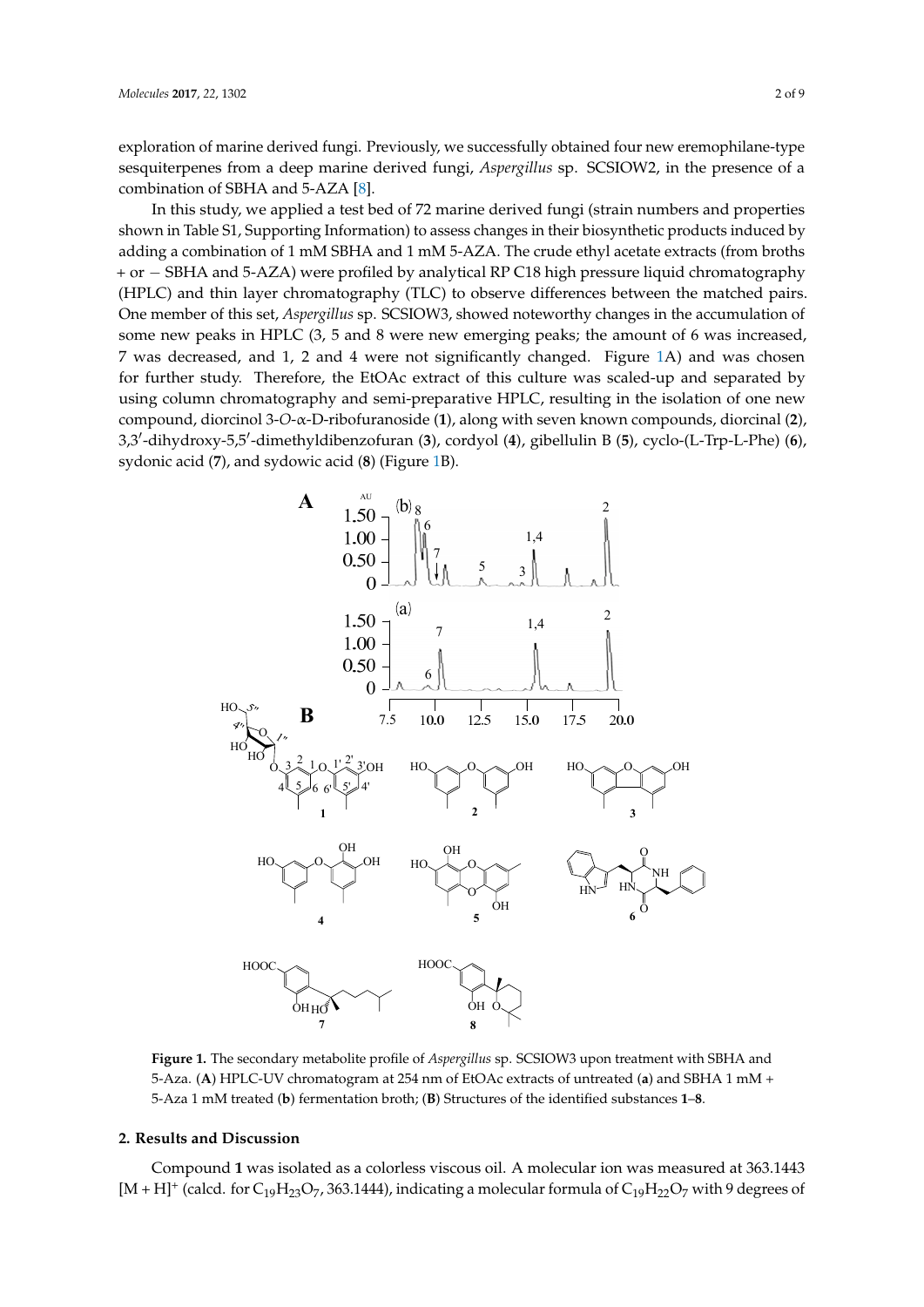correlations (Table [1\)](#page-2-0). The major difference was the presence of an additional sugar moiety. Signals corresponding to five sugar carbons (100.3, 86.3, 71.5, 69.3, 61.6) are typical for ribofuranosides [\[11\]](#page-7-9). The carbohydrate proton (H-1") appeared as a doublet at  $\delta$  5.51 (d, 4.2 Hz) that is confirming the  $\alpha$ orientation [\[11\]](#page-7-9). The assignment of the sugar signals was further confirmed by careful  ${}^{1}H-{}^{1}H$  COSY, and HMBC analysis (Table [1\)](#page-2-0). The connectivity between  $\alpha$  ribofuranose moiety and aglycone was deduced by HMBC correlation from H-1" to C-3 ( $\delta$  158.6). The absolute configuration of the sugar moiety was determined by hydrolysis and GC analysis of compound **1** (experimental section). Thus, 1 was determined as 3'-hydroxy-5,5'-dimethyl-1,1'-diphenyl ether 3-O-α-D-ribofuranoside (diorcinol 3-*O*-α-D-ribofuranoside). Based on our knowledge, there were only two diphenyl ether glycosides (cordyols A and B) reported from fungi species and compound **1** was the first diphenyl ether glycoside incorporating D-ribose as a sugar component [\[12\]](#page-7-10).

Diorcinal (2) [\[13](#page-7-11)[,14\]](#page-7-12), 3,3'-dihydroxy-5,5'-dimethyldibenzofuran (3) [\[15\]](#page-7-13), cordyol (4) [\[12\]](#page-7-10), gibellulin B (**5**) [\[16\]](#page-7-14), cyclo-(L-Trp-L-Phe) (**6**) [\[17\]](#page-7-15), sydonic acid (**7**) [\[18\]](#page-8-0), and sydowic acid (**8**) [\[19\]](#page-8-1) were known compounds, whose structures were elucidated by comparisons with the literature (MS,  ${}^{1}$ H and  $13$ C-NMR data of known compounds are available from supporting information).

<span id="page-2-0"></span>

| Position               | 1H (mult, $J$ in Hz) <sup><math>b</math></sup> | 13C $c$            | HMBC                              | $1H-1H$ COSY              |
|------------------------|------------------------------------------------|--------------------|-----------------------------------|---------------------------|
| $\mathbf{1}$           |                                                | 157.5 <sup>d</sup> |                                   |                           |
| $\,2$                  | 6.42(s)                                        | 104.7              | 6                                 | 4,6                       |
| 3                      |                                                | 158.3              |                                   |                           |
| $\boldsymbol{4}$       | 6.63(s)                                        | 112.1              | $2, 3, 5$ -CH <sub>3</sub> , 6    | 2,6                       |
| 5                      |                                                | 140.2              |                                   |                           |
| 6                      | 6.44(s)                                        | 112.5              | $1, 2, 4, 5$ -CH <sub>3</sub>     | 2,4                       |
| 1'                     |                                                | 157.5 <sup>d</sup> |                                   |                           |
| $2^{\prime}$           | 6.17(s)                                        | 103.1              | 1', 4', 6'                        | 4', 6'                    |
| 3'                     |                                                | 158.6              |                                   |                           |
| 4'                     | 6.35(s)                                        | 111.4              | $2', 3', 6', 5'$ -CH <sub>3</sub> | 2', 6'                    |
| 5'                     |                                                | 140.3              |                                   |                           |
| $6^{\prime}$           | 6.25(s)                                        | 110.1              | $1', 2', 4', 5'$ -CH <sub>3</sub> | $2^{\prime}$ ,4'          |
| $1^{\prime}$           | $5.51$ (d, 4.8)                                | 100.3              | 3, 3'', 4''                       | $2^{\prime}$              |
| $2^{\prime}$           | 4.02(m)                                        | 71.5               |                                   | $1'', 3'', 2''$ -OH       |
| $3^{\prime\prime}$     | $3.89$ (m)                                     | 69.3               | 1'', 5''                          | $2''$ , $4''$ , $3''$ -OH |
| $4^{\prime\prime}$     | 3.94 (m)                                       | 86.3               |                                   | 3'', 5''                  |
| $5^{\prime\prime}$     | 3.48 (m, 2H) $^e$                              | 61.6               | 3'', 4''                          | $4''$ , 5"-OH             |
| $3'$ -OH               | 9.47 s                                         |                    |                                   |                           |
| $2^{\prime\prime}$ -OH | $4.66$ (d, 9.0)                                |                    |                                   |                           |
| $3^{\prime\prime}$ -OH | $4.87$ (t, 5.4)                                |                    |                                   |                           |
| $5^{\prime\prime}$ -OH | $4.81$ (d, 5.4)                                |                    |                                   |                           |
| $5 - CH3$              | 2.24(s)                                        | 21.3               | 4, 5, 6                           |                           |
| $5'$ -CH <sub>3</sub>  | 2.18(s)                                        | 21.2               | 4', 5', 6'                        |                           |

**Table 1.** NMR spectroscopic data of compound **1** (DMSO-*d*<sup>6</sup> ) *a* .

*<sup>a</sup>* Chemical shifts (δ) in ppm; *<sup>b</sup>* 600 MHz; *<sup>c</sup>* 150 MHz; *<sup>d</sup>* overlapped signal; *<sup>e</sup>* overlapped with water signal.

Biomembrane protective activity of the representative compounds **1**, **2**, **4**, **7** and **8** (which have enough amounts) was tested using the erythrocytes protective assay [\[20\]](#page-8-2). Among the five compounds, the diphenyl ethers  $2$  and  $4$  showed a relatively strong protective effect against free radicals, with  $EC_{50}$ at 8.7 and 4.9 µM, respectively (Figure [2\)](#page-3-0). While the glycosylated compound **1** showed an activity reduction, with EC<sub>50</sub> at 20.8  $\mu$ M. Compound 7, a benzoic acid with a C<sub>8</sub> aliphatic side chain, showed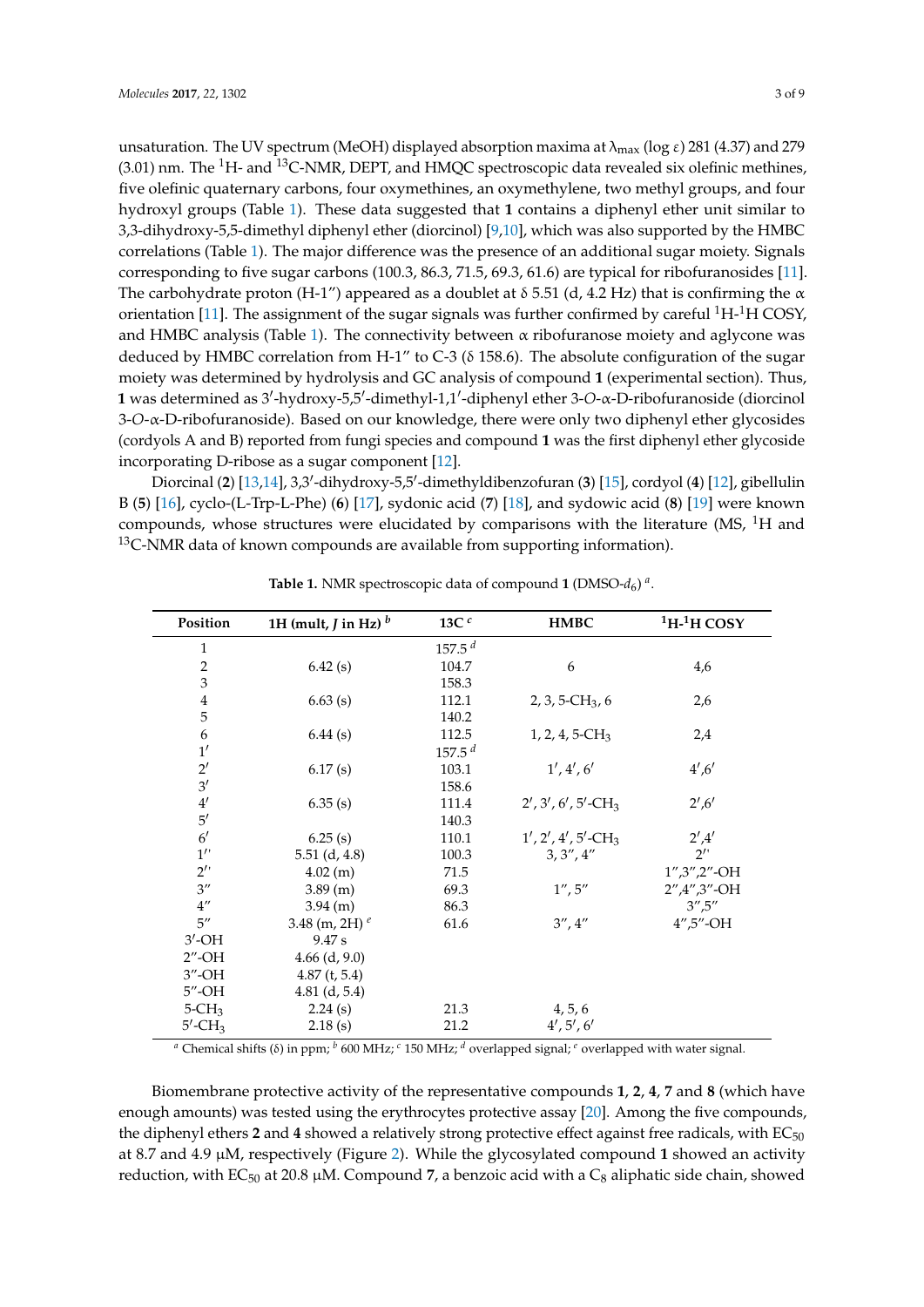moderate activity (EC<sub>50</sub> at 17.1 µM). In contrast, compound 8, which had a six-membered ring side chain, showed a significant activity reduction (13.9% membrane protective rate at 100  $\mu$ M, data not shown in Figure [2\)](#page-3-0). Structures of **7** and **8** suggested the loss of activity might possibly come from the formation of six-membered ring which had a larger steric interference. Meanwhile, the same compounds did not exhibit any radical scavenging activity even at much higher concentrations  $(200, 400 \mu M)$  on DPPH assay, which was carried out at a non-cell condition  $[20]$  (Table [2,](#page-4-0) five  $concentrations$  of each compound were examined, data of the highest conctration were shown). Several antioxidative effects of diphenyl ethers were reported before [\[21,](#page-8-3)[22\]](#page-8-4), whereas the biomembrane protective effects were only illustrated in this research. rate at 100 μM, data not shown in Figure 2). Structures of **7** and **8** suggested the loss of activity

The algicidal activity of diorcinal (**2**) and sydonic acid (**7**) (which we have enough amounts) The algicidal activity of diorcinal (**2**) and sydonic acid (**7**) (which we have enough amounts) against *Chattonella marina*, a bloom forming alga responsible for large scale fish deaths, at different against *Chattonella marina*, a bloom forming alga responsible for large scale fish deaths, at different concentrations (6.25, 12.5, 25, 50 and 100 µM) over time (15 and 120 min) were also examined. Greater concentrations (6.25, 12.5, 25, 50 and 100 μM) over time (15 and 120 min) were also examined. Greater algicidal activity was observed with higher concentrations and longer treatment times by **2** (Figure [3\)](#page-4-1). algicidal activity was observed with higher concentrations and longer treatment times by **2** (Figure 3). **7** did not show any activity even at the highest concentration over the above time period. 15 sulphonyl **7** did not show any activity even at the highest concentration over the above time period. 15 derivatives of diphenyl ethers were reported as potential algaecides against Chlorella fusca and Anabaena variabilis [\[23\]](#page-8-5). This is the first report about diphenyl esters against *Chattonella marina*.

<span id="page-3-0"></span>

**Figure 2.** Erythrocyte membrane protection activity (%) of compound <mark>1, 2, 4, 7</mark> and **8** against hemolysis induced by AAPH. The data were expressed as the means  $\pm$  SD from four individual experiments and were analyzed using a *t*-test to determine any significant differences. \*\*\*  $p \leq 0.001$  compared to control group.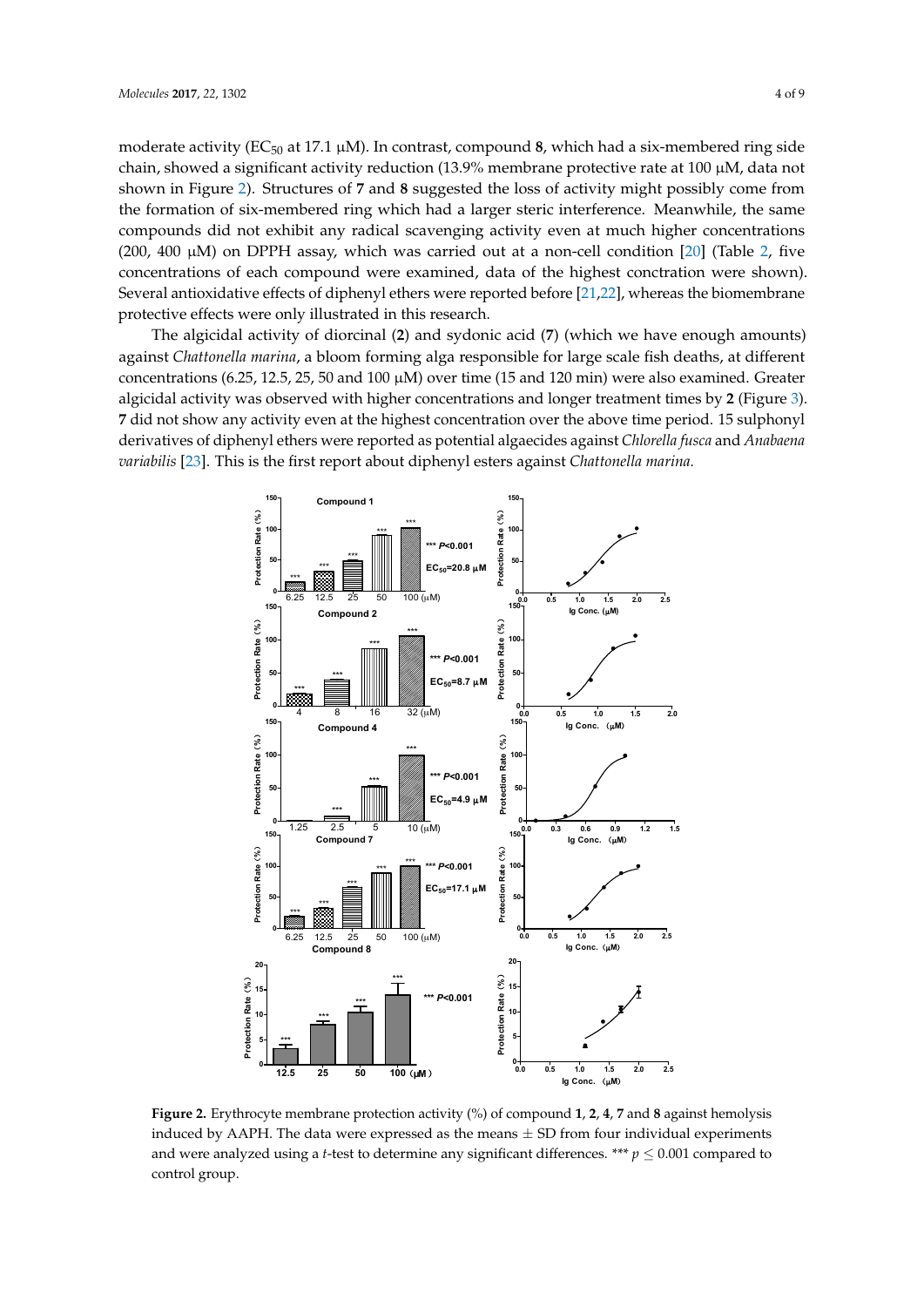|                | <b>DPPH Scavenging Activity</b> |                |  |
|----------------|---------------------------------|----------------|--|
| <b>Samples</b> | Conc. $(\mu M)$                 | Rate $(\% )$   |  |
| Cur.           | 200                             | $62.4 + 1.0$   |  |
| 1              | 200                             | $5.2 + 0.2$    |  |
| 2              | 200                             | $5.8 \pm 0.8$  |  |
| 4              | 200                             | $21.3 + 2.5$   |  |
|                | 400                             | $-1.2 + 1.7$   |  |
|                | 400                             | $-0.1 \pm 0.8$ |  |

<span id="page-4-0"></span>**Table 2.** DPPH radical scavenging activity (%) of isolated compounds and curcumin (Cur., positive control).

<span id="page-4-1"></span>

exposure. The data were expressed as the means  $\pm$  SD from four individual experiments and were explored using a t toot to determine any significant differences  $* n < 0.05$   $* n < 0.01$   $* n < 0.001$ analyzed using a *t*-test to determine any significant differences. \*  $p \le 0.05$ , \*\*  $p \le 0.01$ , \*\*\*  $p \le 0.001$ <br>compared to control group.  $\frac{1}{1}$  **p**  $\frac{1}{2}$  **p**  $\frac{1}{1}$ **Figure 3.** Algicidal effects of diorcinal (**2**) on the growth of *Chattonella marina* after 15 and 120 min of compared to control group.

# **4. Materials and Methods 3. Materials and Methods**

#### *4.1. General Experimental Procedures 3.1. General Experimental Procedures*

were recorded on a Perkin Elmer Lambda 25 UV-Vis spectrometer (PerkinElmer, Boston, MA, USA). IR data were recorded using a Nicolet Avatar 330 FT-IR spectrometer (Thermo Scientific, Waltham, MA, USA). NMR spectra were acquired on a Bruker ASCEND 600 MHz NMR magnet system (Bruker, Ettlingen, Germany) using TMS as the internal standard. HR-ESIMS was performed using a BrukermaXis (Bruker, Ettlingen, Germany). Sugar derivatives were measured by an Agilent GCMS, 7890A-5975C system (Agilent Technologies, Santa Clara, CA, USA). Column chromatography was conducted using silica gel (100–200 mesh, Qingdao Marine Chemical Factory, Qingdao, China) and Sephadex LH-20 (Amersham Pharmacia Biotech, Piscataway, NJ, USA). TLC was performed on Merck TLC plates (silica gel 60 RP-18 F<sub>254S</sub> and silica gel 60 F<sub>254</sub>, Merck Millipore Corporation, Darmstadt, Germany), with compounds visualized by spraying with 5% ( $v/v$ ) H<sub>2</sub>SO<sub>4</sub> in EtOH and then heating on a hot plate. HPLC was performed on a Shimadzu LC-20AT pump equipped with a SPD-20A UV-Vis detector (Shimadzu Corporation, Tokyo, Japan). ZORBAX RX-C<sub>18</sub> (9.6  $\times$  150 mm I.D. 5  $\mu$ ), ZORBAX RX- C18 column (4.6  $\times$  250 mm I.D. 5  $\mu$ ), and a YMC-Pack Pro C18 column (4.6  $\times$  250 mm I.D. 5  $\mu$ )  $\frac{1}{2}$ were used for semi-preparative and analysis purposes, respectively. Optical rotations were determined on a Jasco P-1020 polarimeter (Jasco, Tokyo, Japan). UV data

### *3.2. Strain*

*4.2. Strain*  Sea (111°36.160 E, 17°59.928 N) at a depth of 2134 m. This fungus was characterized as *Aspergillus* sp. based on the analysis of the ITS region sequence with GenebankS1. This fungus was deposited in the Fungus SCSIOW3 was isolated from a deep marine sediment sample collected in the South China Marine Microbial Lab. College of Life Science, Shenzhen University (Shenzhen, China).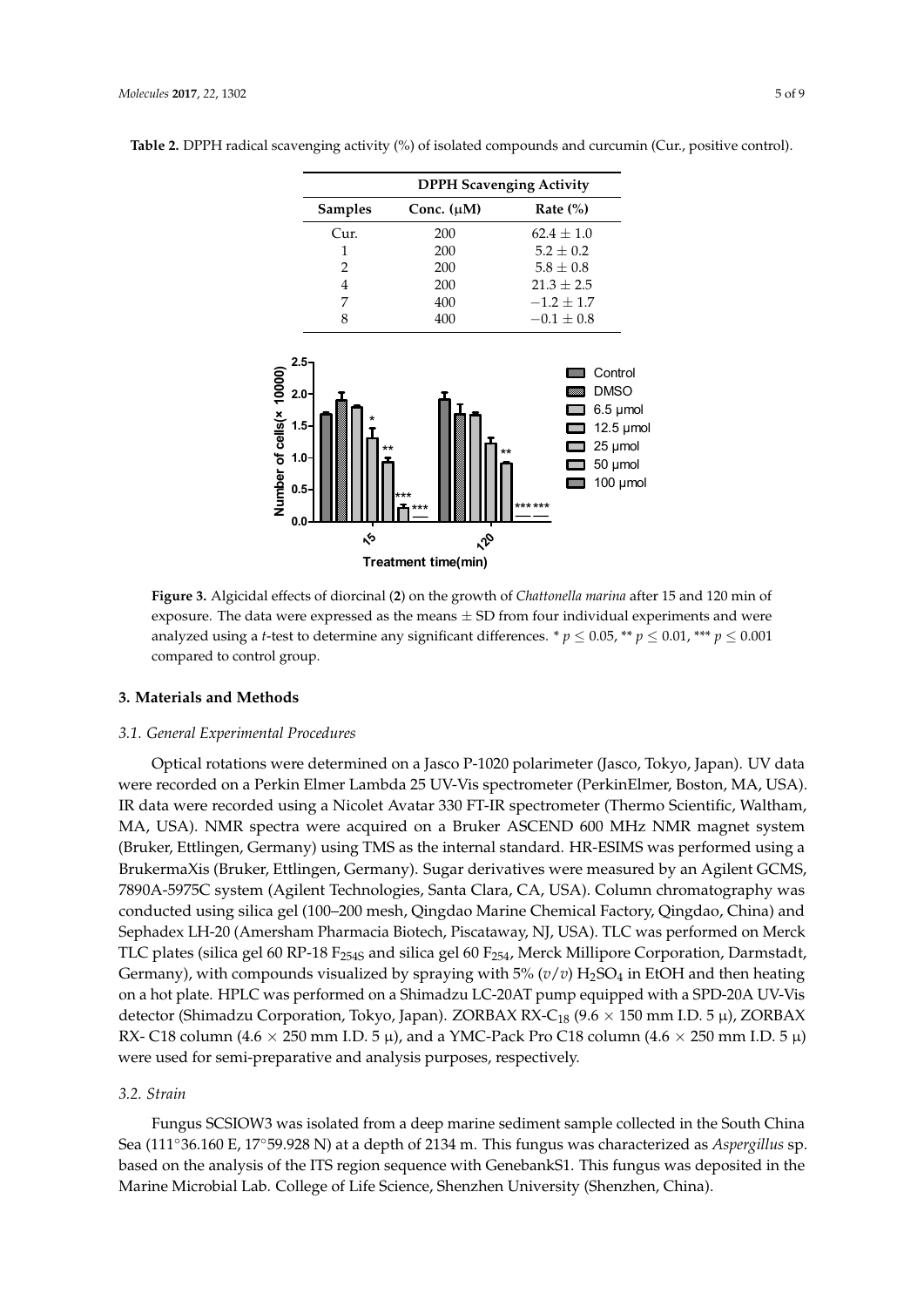#### *3.3. Fermentation, Extraction, and Isolation*

Both seed and production media have the same constituents (2.0% glucose, 1.0% peptone, 0.5% yeast extract, with the pH adjusted to 7.5). *Aspergillus* sp. SCSIOW3 was cultured in 250 mL Erlenmeyer flasks containing 75 mL of seed medium. After growing at 28 ◦C, 220 rpm for two days, the cellular material was placed in a sterile Falcon tube and mixed by vortexing for several minutes to create a uniform fungal cell/spore suspension. Aliquots (5 mL) of seed cultures were inoculated into 250 mL of production medium in 1000 mL Erlenmeyer flasks. At the time of inoculation, 0.5 mL aliquots of DMSO-dissolved SBHA and water-dissolved 5-AZA was added in triplicate, resulting in final concentrations in the liquid media of 1 mM SBHA and 1 mM 5-AZA. The same amount of DMSO and water were added to the control group. The resulting cultures were fermented at 28 ◦C under static conditions for 10 days. The fermented broth of each flask was extracted three times with 250 mL of EtOAc. The EtOAc extracts of each condition were analyzed by reversed-phase HPLC-MS on a ZORBAX RX-C18 (4.6  $\times$  250 mm I.D. 5  $\mu$ ) eluted with MeOH–H<sub>2</sub>O (0:100–100:0 over 30 min, 1.0 mL/min). For preparative scale up, *Aspergillus* sp. SCSIOW3 was cultivated using 48 bottles of 1000 mL Erlenmeyer flasks containing 250 mL of production medium in the presence of both 1 mM SBHA and 1 mM 5-AZA. The combined EtOAc extract after evaporation (1.5 g) was applied to a Sephadex LH-20 column chromatography with  $CHCl<sub>3</sub>$ -MeOH (1:1) to afford five fractions (Fr.1–Fr.5). Fr.4 (336.4 mg) was further isolated by HPLC with a ZORBAX RX-C<sub>18</sub> (9.6  $\times$  150 mm I.D. 5  $\mu$ ) by using MeOH–H2O (30:80–80:30 over 30 min, 3 mL/min) as eluent to afford six fractions (Fr.4-1–Fr.4-6). Fr.4-3 (82.0 mg) was further purified by HPLC with a YMC-Pack ODS  $C_{18}$  column (4.6  $\times$  250 mm I.D. 5 μ) eluted with MeOH–H<sub>2</sub>O (50:50–75:25 over 20 min, 1.0 mL/min) to yield 1 (2.2 mg, t<sub>R</sub> 18.0 min), Diorcinol (2) (24.9 mg, t<sub>R</sub> 17.8 min), 3,3'-dihydroxy-5,5'-dimethyldibenzofuran (3) (1.0 mg, t<sub>R</sub> 16.3 min), Cordyol (4) (2.6 mg, t<sub>R</sub> 15.4 min). Fr.4-2 (83.2 mg) was further purified by HPLC with a ZORBAX RX-C18 (4.6  $\times$  250 mm I.D. 5  $\mu$ ) by using MeOH–H<sub>2</sub>O (50:50–60:40 over 15 min, 1.0 mL/min) as solvent to yield gibellulin (5) (1.8 mg, t<sub>R</sub> 12.0 min), Cyclo-(L-Trp-L-Phe) (6) (1.7 mg, t<sub>R</sub> 10.0 min). Fr.4-5 (41.6 mg) was further purified by HPLC with a ZORBAX RX-C18 (4.6  $\times$  250 mm I.D. 5  $\mu$ ) by using MeOH–H2O (60:40–100:0 over 15 min, 1%HAc, 1.0 mL/min) as solvent to yield Sydonic acid (**7**)  $(23.0 \text{ mg}, t_R 11.5 \text{ min})$ , sydowic acid  $(8)$   $(10.0 \text{ mg}, t_R 9.5 \text{ min})$ .

Compound 1: colorless viscous oil, HR-ESI-TOF-MS:  $m/z$  363.1443 [M + H]<sup>+</sup>, (calcd. for C<sub>19</sub>H<sub>23</sub>O<sub>7</sub>, 363.1444);  $\left[\alpha\right]_D^{28}$  = + 59.7° (*c* 0.67, MeOH); UV (MeOH) λ<sub>max</sub> (log *ε*) 205 (4.21) nm; IR (film) ν<sub>max</sub>: 3391, 2918, 1584, 1462, 1323, 1155, 1038 cm<sup>-1</sup>.

# *3.4. Acid Hydrolysis and GCMS Analysis of Compound 1*

0.5 mg of **1** was hydrolyzed with 1 mL 2N HCl then heated at 80 ◦C for 3 h under refluxing. The solution was extracted with CHCl<sub>3</sub> (1 mL  $\times$  3) to remove the aglycone. The water layer was neutralized with NaOH (2N), then concentrated to dryness. The dry powders hydrolysis mixture were dissolved in 1 mL of dry pyridine and then added with 1 mL of trimethylsilyl imidazole and heated at 60 °C under stirring for 1 h. After the reaction, an aliquot (0.4  $\mu$ L) of the supernatant was removed and directly subjected to GC-MS analysis with the other sugar derivatives under the following conditions: Agilent GCMS, 7890A-5975C, Column HP-5MS (30 m  $\times$  0.25 mm  $\times$  0.25 µm). A temperature gradient system was used for the oven, starting at 100 °C and increasing up to 150 °C at rate 10 °C/min, then increasing up to 260 °C at rate 15 °C/min for 40 min carrier gas  $N_2$  (1.2 mL/min), injector and detector temp 260 °C, split ratio 1:20. The configurations of the sugar fraction were determined by comparison of the retention times of the corresponding derivative with standard D-ribose at 8.40 min.

#### *3.5. Antioxidant Assays*

The direct antioxidative activity of the isolated compounds were evaluated by the modified 2,2-diphenyl-1-(2,4,6-trinitrophenyl) hydrazyl (DPPH) radical scavenging assay [\[13\]](#page-7-11), in which compounds solutions (0.4 M HOAc/NaOAc buffer at 3:1 ratio) were mixed with 20% (*m*/*v*) DPPH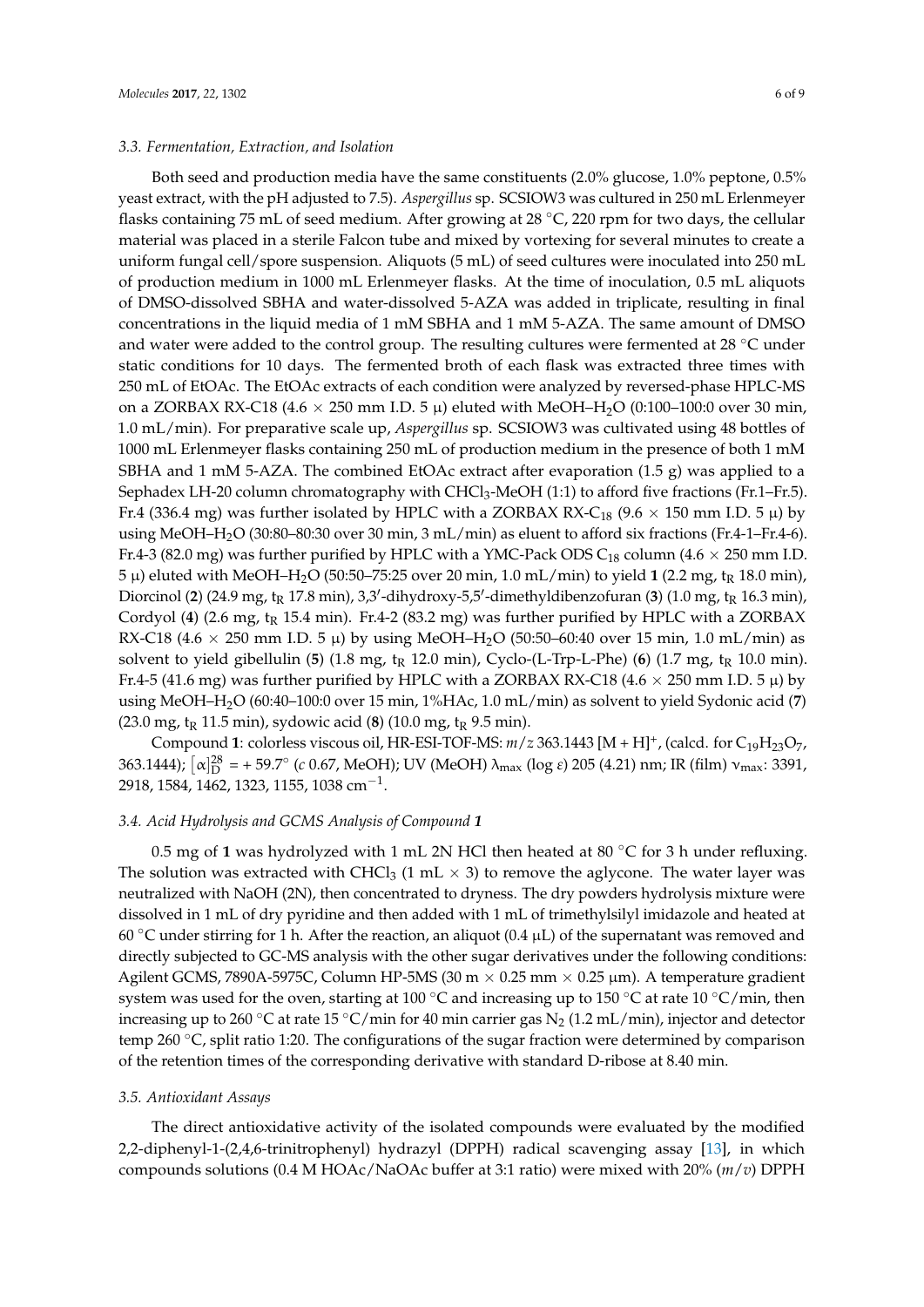ethanol solution, followed with a 30 min incubation in dark and detection at 517 nm. The biomembrane protective assay was tested in erythrocytes which were obtained by centrifuging whole rabbit heart vein blood with 3.2% citrate at 700 g for 10 min at 4  $°C.6 \times 10^8$  /mL of the washed erythrocytes were treated with the compounds for 30 min at 37  $\mathrm{^{\circ}C}$ , followed with the addition of 100 mM, 2'-Azobis (2-amidinopropane) dihydrochloride (AAPH) to induce hemolysis for 60 min at 37 °C. The supernatant was measured at 545 nm after a centrifugation at 700 g, 2 min. The biomembrane protective activity was expressed as percentage of a negative control, in which intact erythrocytes in 0.9% saline were measured. Curcumin was used as a positive control.

#### *3.6. Algicidal Activity*

*Chattonella marina* was cultured in YMNL GXZ Constant temperature illuminate incubator (Nanjing Yimaneli Instrument Equipment Co., Ltd., Nanjing, China).The proliferation of algal was detected through OLYMPUS IX51 inverted microscope (OLYMPUS, Tokyo, Japan). *C. marina* was donated by the Algal Culture Collection of the Institute of Hydrobiology at Jinan University in Guangzhou, China. It was cultivated under a 12:12 h light-dark cycle with 50 µmol photons m<sup>-2</sup>·s<sup>-1</sup> at 22 ◦C in a sterilized f/2 medium prepared with natural seawater. Exponential growth phase algal cultures were divided into aliquots for further study. *C. marina* in the exponential growth phase were divided into aliquots and plated in a 12-well plate at a density of 2.9  $\times$  10<sup>4</sup> cells/well. The tested samples were dissolved in dimethyl sulfoxide (DMSO), and then two-fold serial dilutions were performed. 2  $\mu$ L of each sample solution was then added in the culture medium to make the final concentrations of 100, 50, 25, 12.5 and 6.5  $\mu$ M, respectively. 2  $\mu$ L of DMSO was used as a solvent control. Four parallel repetition was set in each group. The alga was cultured under the conditions described above. Living alga cells in 100  $\mu$ L culture were counted by a DengXun DSJ-01 counting chamber for zooplankton (Xiamen Den Instrument Co., Ltd., Fujian, China) to detect the proliferation of the algal cells over 15 min and 120 min.

#### *3.7. Statistical Analysis*

All results were expressed as mean  $\pm$  SD. Statistical significance ( $p$  values) of the results was calculated by Student's *t*-test. The results were considered to be significant when  $p < 0.05$  (\*), and to be highly significant when  $p < 0.01$  (\*\*).

#### **4. Conclusions**

The present study aimed at activating silent biosynthetic pathways of secondary metabolites and identifying active novel compounds from fungi. In total, 72 marine derived fungi were tested by a chemical epigenetic approach, in which 28 strains (38.8%) showed significant changes on the chemical profiles. Strain *Aspergillus* sp. SCSIOW3 was then scaled up and one new diphenylether-*O*-glycoside (**1**, diorcinol 3-*O*-α-D-ribofuranoside), along with seven known compounds, diorcinal (2), 3,3'-dihydroxy-5,5'-dimethyldibenzofuran (3), cordyol (4), gibellulin B (**5**), cyclo-(L-Trp-L-Phe) (**6**), sydonic acid (**7**), and sydowic acid (**8**), were isolated from the culture treated with a combination of SBHA and 5-AZA. **1** was the first diphenyl ether glycosides incorporating D-ribose as a sugar component. The biomembrane protective effect of erythrocytes and DPPH radical scavenging activities were tested for compounds **1**, **2**, **4**, **7** and **8**. None of these compounds exhibited any radical scavenging activity at high concentrations (200, 400 µM) by DPPH assay. Compounds **2** and **4** exhibited the significant biomembrane protective effect of erythrocytes, which suggested their potential therapeutic use or preventive agents for ROS-associated diseases. In addition, **2** demonstrated algicidal activity against *Chattonella marina*. **7** did not show any algicidal activity.

**Supplementary Materials:** The following are available online: Table S1: Fungal strains used in epigenetic experiments. MS,  ${}^{1}$ H- and  ${}^{13}$ C-NMR data of known compounds are also available from supporting information.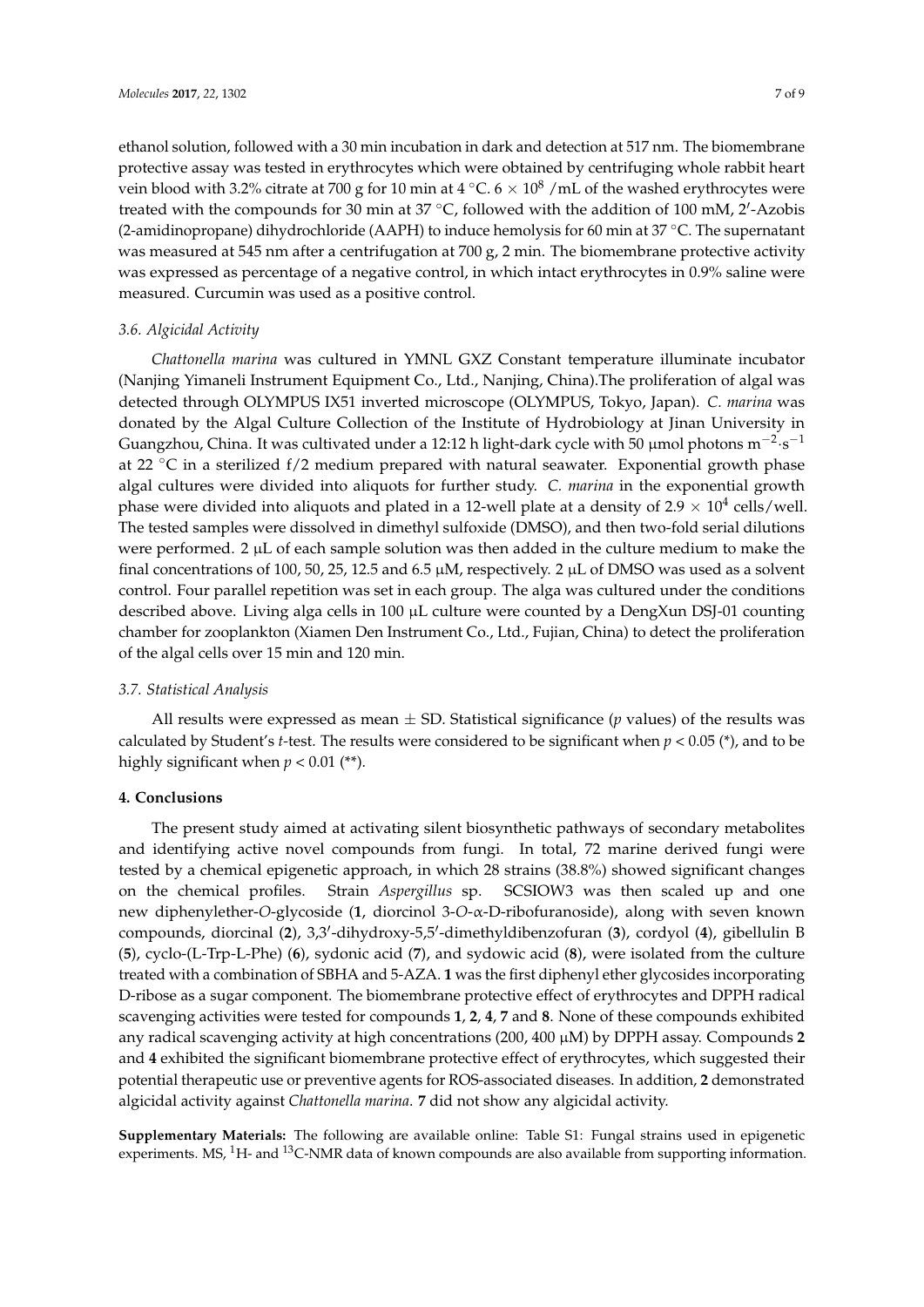**Acknowledgments:** This work was supported by the National Natural Science Foundation of China (NSFC) under Grant number 41276136; the Science and Technology Project of Shenzhen City, Shenzhen Bureau of Science, Technology and Information under Grant JCYJ20150827101359276; and by Interdisciplinary Innovation Team Project of Shenzhen University.

**Author Contributions:** Xiaofan Li and Zhenyao Xia conducted AAPH and DDPH experiments; Jianqing Tang, Jiahui Wu, Menjie Li, and Liyan Wang conducted fermentation and isolation works; Jingtong and Huirong Chen conducted the algicidal experiment; Jianhua Ju isolated the fungi strains and supervised the research work; Liyan Wang wrote the manuscript and supervised the research work.

**Conflicts of Interest:** The authors declare no conflicts of interest.

### **References**

- <span id="page-7-0"></span>1. Scherlach, K.; Hertweck, C. Triggering cryptic natural product biosynthesis in microorganisms. *Org. Biomol. Chem.* **2009**, *7*, 1753–1760. [\[CrossRef\]](http://dx.doi.org/10.1039/b821578b) [\[PubMed\]](http://www.ncbi.nlm.nih.gov/pubmed/19590766)
- <span id="page-7-1"></span>2. Shwab, E.K.; Bok, J.W.; Tribus, M.; Galehr, J.; Graessle, S.; Keller, N.P. Histone deacetylase activity regulates chemical diversity in *Aspergillus*. *Eukaryot Cell* **2007**, *6*, 1656–1664. [\[CrossRef\]](http://dx.doi.org/10.1128/EC.00186-07) [\[PubMed\]](http://www.ncbi.nlm.nih.gov/pubmed/17616629)
- 3. Cichewicz, R.H. Epigenome manipulation as a pathway to new natural product scaffolds and their congeners. *Nat. Prod. Rep.* **2010**, *27*, 11–22. [\[CrossRef\]](http://dx.doi.org/10.1039/B920860G) [\[PubMed\]](http://www.ncbi.nlm.nih.gov/pubmed/20024091)
- <span id="page-7-2"></span>4. VanderMolen, K.M.; Darveaux, B.A.; Chen, W.L.; Swanson, S.M.; Pearce, C.J.; Oberlies, N.H. Epigenetic manipulation of a filamentous fungus by the proteasome-inhibitor bortezomib induces the production of an additional secondary metabolite. *RSC Adv.* **2014**, *4*, 18329–18335. [\[CrossRef\]](http://dx.doi.org/10.1039/C4RA00274A) [\[PubMed\]](http://www.ncbi.nlm.nih.gov/pubmed/24955237)
- <span id="page-7-3"></span>5. Asai, T.; Oshima, Y. Epigenetic regulation of fungal secondary metabolism, and production of structurally diverse natural products using epigenetic modifiers. *Kagaku to Seibutsu* **2013**, *51*, 13–21. [\[CrossRef\]](http://dx.doi.org/10.1271/kagakutoseibutsu.51.13)
- <span id="page-7-4"></span>6. Asai, T.; Chung, Y.M.; Sakurai, H.; Ozeki, T.; Chang, F.R.; Yamashita, K.; Oshima, Y. Aromatic polyketide production in *Cordycepsindigotica*, an entomopathogenicfungus, induced by exposure to a histone deacetylase inhibitor. *Org. Lett.* **2012**, *54*, 2006–2009. [\[CrossRef\]](http://dx.doi.org/10.1021/ol3005062) [\[PubMed\]](http://www.ncbi.nlm.nih.gov/pubmed/22480311)
- <span id="page-7-5"></span>7. Asai, T.; Chung, Y.M.; Sakurai, H.; Ozeki, T.; Chang, F.R.; Wu, Y.C.; Yamashita, K.; Oshima, Y. Highly oxidized ergosterols and isariotin analogs from an entomopathogenic fungus, *Gibellulaformosana*, cultivated in the presence of epigenetic modifying agents. *Tetrahedron* **2012**, *68*, 5817–5823. [\[CrossRef\]](http://dx.doi.org/10.1016/j.tet.2012.05.020)
- <span id="page-7-6"></span>8. Wang, L.; Li, M.; Tang, J.; Li, X. Eremophilane sesquiterpenes from a deep marine-derived fungus, *Aspergillus* sp. SCSIOW2, cultivated in the presence of epigenetic modifying agents. *Molecules* **2016**, *21*, 473. [\[CrossRef\]](http://dx.doi.org/10.3390/molecules21040473) [\[PubMed\]](http://www.ncbi.nlm.nih.gov/pubmed/27096861)
- <span id="page-7-7"></span>9. Ballantine, J.A.; Hassall, C.H.; Jones, B.D. The biosynthesis of phenols—XVII. *Phytochemistry* **1968**, *7*, 1529–1534. [\[CrossRef\]](http://dx.doi.org/10.1016/S0031-9422(00)88601-X)
- <span id="page-7-8"></span>10. Itabashi, T.; Nozawa, K.; Nakajima, S.; Kawai, K. A new azaphilone, falconensin H, from Emericella falconensis. *Chem. Pharm. Bull.* **1993**, *41*, 2040–2041. [\[CrossRef\]](http://dx.doi.org/10.1248/cpb.41.2040)
- <span id="page-7-9"></span>11. Raman, K.S.; Sukhdev, S.; Rakesh, T.; Deendayal, M.; Carl, E.O.; Virinder, S.P.; Keykavous, P.; Ashok, K.P. *O*-Aryl α,β-D-ribofuranosides: synthesis & highly efficient biocatalytic separation of anomers and evaluation of their Srckinase inhibitory activity. *Bioorg. Med. Chem.* **2012**, *20*, 6821–6830.
- <span id="page-7-10"></span>12. Bunyapaiboonsri, T.; Yoiprommarat, S.; Intereya, K.; Kocharin, K. Newdiphenyl ethers from the insect pathogenic fungus *Cordyceps* sp. BCC 1861. *Chem. Pharm. Bull.* **2007**, *55*, 304–307. [\[CrossRef\]](http://dx.doi.org/10.1248/cpb.55.304) [\[PubMed\]](http://www.ncbi.nlm.nih.gov/pubmed/17268106)
- <span id="page-7-11"></span>13. Yurchenko, A.; Smetanina, O.; Kalinovsky, A.; Pivkin, M.; Dmitrenok, P.; Kuznetsova, T. A new meroterpenoid from the marine fungus *Aspergillus versicolor* (Vuill.) Tirab. *Russ. Chem. Bull. Int. Ed.* **2010**, *59*, 852–856. [\[CrossRef\]](http://dx.doi.org/10.1007/s11172-010-0173-5)
- <span id="page-7-12"></span>14. Fremlin, L.; Piggott, A.; Lacey, E.; Capon, R. Cottoquinazoline A and cotteslosins A and B, metabolites from an australian marine-derived strain of *Aspergillus wersicolor*. *J. Nat. Prod.* **2009**, *72*, 666–670. [\[CrossRef\]](http://dx.doi.org/10.1021/np800777f) [\[PubMed\]](http://www.ncbi.nlm.nih.gov/pubmed/19245260)
- <span id="page-7-13"></span>15. Tanahashi, T.; Takenaka, Y.; Nagakura, N.; Hamada, N. Dibenzofurans from the cultured lichen mycobionts of *Lecanora cinereocarnea*. *Phytochemistry* **2001**, *58*, 1129–1134. [\[CrossRef\]](http://dx.doi.org/10.1016/S0031-9422(01)00394-6)
- <span id="page-7-14"></span>16. Bunbamrung, N.; Intaraudom, C.; Supothina, S.; Komwijit, S.; Pittayakhajonwut, P. Antibacterial and anti-phytopathogenic substances from the insect pathogenic fungus *Gibellula* sp. BCC36964. *Phytochem. Lett.* **2015**, *12*, 142–147. [\[CrossRef\]](http://dx.doi.org/10.1016/j.phytol.2015.03.011)
- <span id="page-7-15"></span>17. Kimura, Y.; Tani, K.; Kojima, A. Cyclo-(L-tryptophyl-L-phenylalanyl), a plant growth regulator produced by the fungus *Penicillium* sp. *Phytochemistry* **1996**, *41*, 665–669. [\[CrossRef\]](http://dx.doi.org/10.1016/0031-9422(95)00693-1)